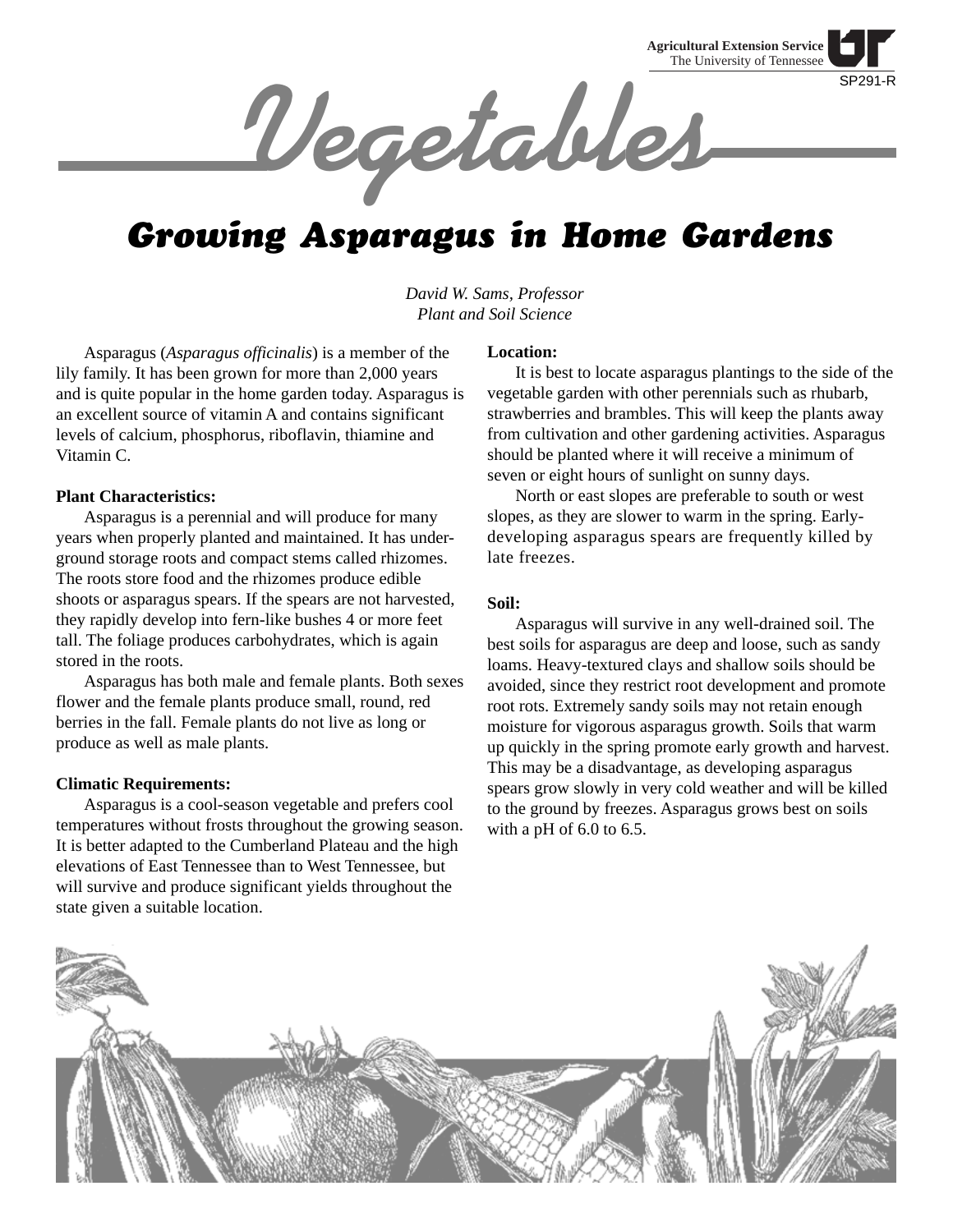### **Varieties:**

'Martha Washington' is an old, standard asparagus variety. 'Mary Washington' appears to be a newer, improved cultivar. 'Purple Passion' is a relatively new variety with very large spears and a high sugar content.

In the last few years there have been many new hybrid asparagus varieties released. These varieties usually produce all or nearly all male plants. This increases their yield, because male plants produce about 25 percent more than female plants and because of hybrid vigor. These new hybrid varieties have not been fully tested in Tennessee, but they incorporate considerable disease resistance, are widely adapted and appear to be suitable for Tennessee gardens. They frequently produce two to four times more than 'Martha Washington' when grown in other states. These varieties include 'Jersey Gem', 'Jersey Giant', 'Jersey Knight' and 'UC 157.'

## **Fertilizer and Lime:**

Asparagus grows best on soils with a pH of 6.0-6.5. Take a soil sample to determine lime, phosphate and potash levels before planting. Broadcast lime before planting, and 6-12-12 fertilizer or its equivalent before planting and immediately after harvest each year according to the following table:

| Lime          |                                         | $6 - 12 - 12$<br><b>Fertilizer</b>                             |                 |
|---------------|-----------------------------------------|----------------------------------------------------------------|-----------------|
| pH            | <b>Pounds</b><br>per 100<br>square feet | Soil test level of   Pounds per<br>$P_2O_5$ & K <sub>2</sub> O | 100 square feet |
| 6.6 and above |                                         | L-L                                                            | 4.0             |
| $6.1 - 6.5$   |                                         | $M-M$                                                          | 3.0             |
| $5.6 - 6.0$   | 14                                      | $H-H$                                                          | 2.0             |
|               |                                         | VH-VH                                                          |                 |

In addition, before spears emerge in the spring and after harvest, annually supplement the above fertilizer recommendations with one pound of ammonium nitrate or its equivalent per 100 square feet of asparagus bed.

# **Planting and Spacing:**

Plant asparagus early in the spring while it is still dormant, usually in February or early March.

Asparagus plants can be started from seed, but this is not recommended for home gardeners. Germination of asparagus seed is slow and weeds can be difficult to control. Plants grown from seed are transplanted to a permanent bed the following spring; so asparagus grown from seed also requires a longer time to begin bearing.

It is preferable to purchase 1-year old dormant crowns. This will cut the time before harvest by at least one year and eliminate caring for the tiny seedlings the first year.

Dig a trench 6 to 8 inches deep and place the crowns in the bottom. Space the plants 15 to 18 inches apart and leave 3 to 4 feet between rows. Spread the roots evenly and cover them with 2 to 4 inches of soil. Fill the remainder of the trench after the plants begin growth.

Do not try and fill in skips in an old planting with young plants, as the remaining old plants will inhibit the growth of smaller, younger plants. If seedlings appear in an old planting, they are best pulled out or transplanted to another area.

## **Irrigation:**

During the first growing season, apply sufficient water to wet the soil 1 foot deep once a week. If it doesn't rain, this may require as much as 1 inch of water. After the first growing season, watering every other week is usually sufficient. A 2-inch layer of an organic mulch such as shredded leaves or pine needles will be of considerable help in retaining moisture, as well as in reducing weed growth. Mulch will also reduce fluctuations in soil temperature during the winter which, in turn, will reduce the incidence of crown rot.

Trickle or drip irrigation is preferable to sprinkler irrigation, as it reduces the possibility of foliage diseases. These systems may need to be run for two or more hours to wet the soil to the required depth of 1 foot.

### **Weed Control:**

Weeds must be controlled if asparagus is to perform well. They can be pulled or removed with a hoe, cultivator or rototiller, but cultivation must be shallow to avoid damage to the asparagus roots.

Organic mulches such as grass clippings, straw or leaves help control weeds, as well as retaining moisture. Apply a 2- or 3-inch layer in the fall after the foliage dies. This will reduce weeds throughout the year. The asparagus spears will emerge through the mulch in the spring.

Do not use table salt or other salts to control weeds in asparagus. They build up in the soil and reduce yields, as well as shortening the lifespan of the asparagus planting.

#### **Disease Control:**

Asparagus is subject to asparagus rust and fusarium root or crown rot.

Rust appears as small, reddish-yellow spots on the stems near the ground. Spores may be scattered by the wind and, if sufficient moisture is present, all the plants may be infected. Rust is most effectively controlled by planting resistant varieties, such as those listed in this factsheet. Chemical controls are also suggested in Extension PB 1215, **"Disease Control in the Home Vegetable Garden**." This publication is free to Tennessee residents at county Extension offices.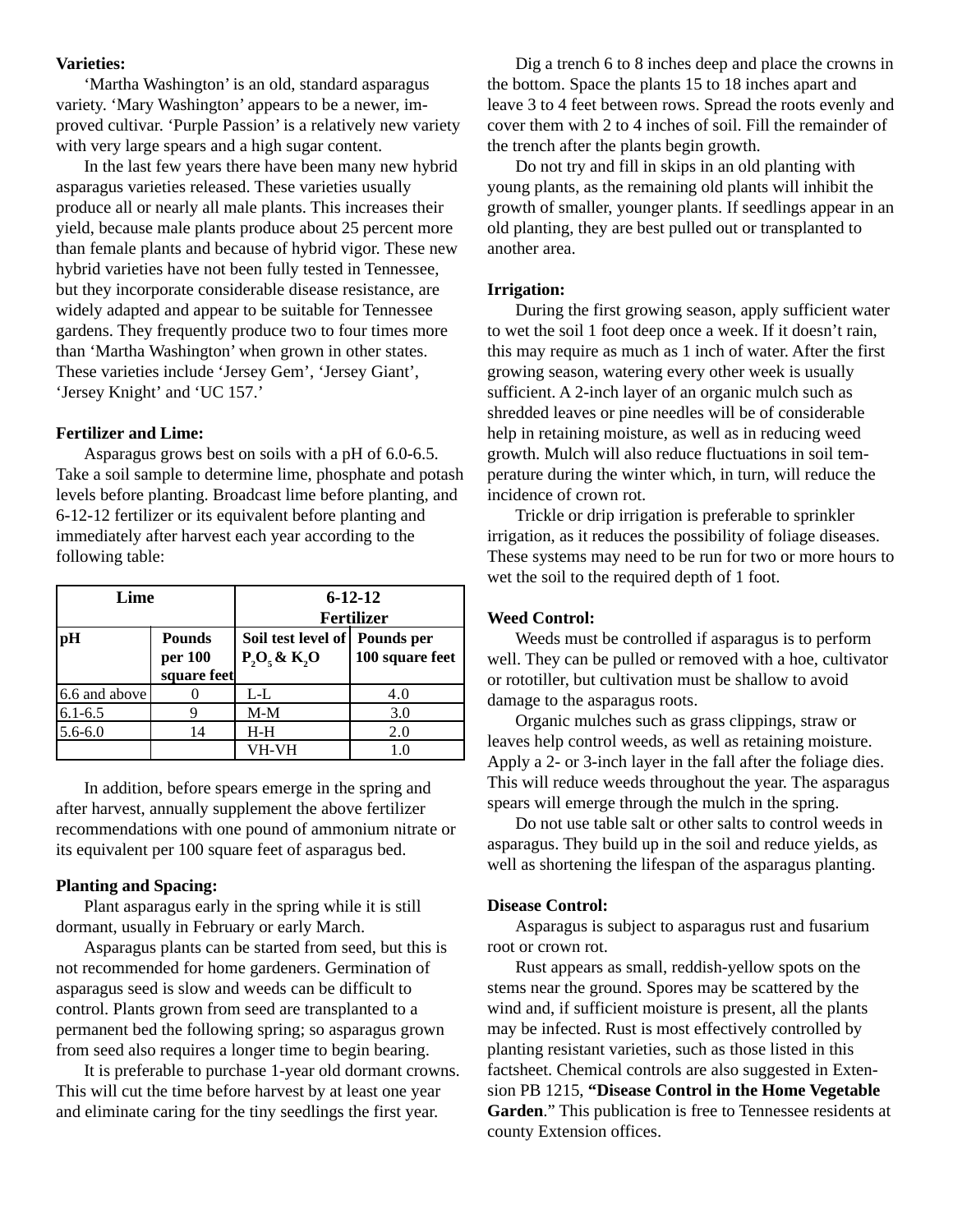Fusarium rot attacks feeder rootlets, main storage roots and plant crowns. It weakens and eventually kills plants. It rarely produces wilt symptoms, except on young shoots of seedlings. The fungus builds up in the soil and persists for many years. Asparagus spears infected with fusarium may show a brown surface discoloration. The varieties in this publication have some tolerance to fusarium. In addition, gardeners should always plant asparagus in well-drained soil, avoid replanting in old asparagus beds and keep crowns cool during the winter by using organic mulches.

#### **Insect Control:**

Asparagus beetles are the main insect attacking asparagus. They are 1/4 inch long, blackish beetles with yellowto-orange markings on their wings. They overwinter as adults in trash around the garden and in old asparagus stalks. The adults feed on young spears and attach tiny, black eggs to both spears and foliage. Larva hatch from the eggs and feed on the plant. In severe infestations, most of the foliage may be damaged.

Begin control of asparagus beetles by removing old foliage as soon as it is killed by freezing weather. Burn this residue or turn it under. Asparagus beetles are easily killed by available home garden chemicals. Specific recommendations are found in Extension PB 595, "**You Can Control Garden Insects**."

### **Harvesting:**

Asparagus should **not** be harvested the year it is planted. A light harvest of about two weeks the second year will increase the number of buds on the crowns and result in subsequent higher yields. Harvest for about four weeks the third year and six to eight weeks thereafter.

Harvest by snapping the spears off at the ground level when they are 6 to 10 inches tall. This will result in less damage to unemerged spears and less chance of introducing disease into the plant than the traditional harvesting method of cutting the spears below the ground level. It is desirable to harvest at least every other day during cool weather and every day during warm weather to prevent speers from growing too tall. Too many spindly spears indicate weak storage roots. Cease harvest for the season if too many spindly spears appear. Additional fertilizer may be needed and the harvest season may need to be shortened in future years.